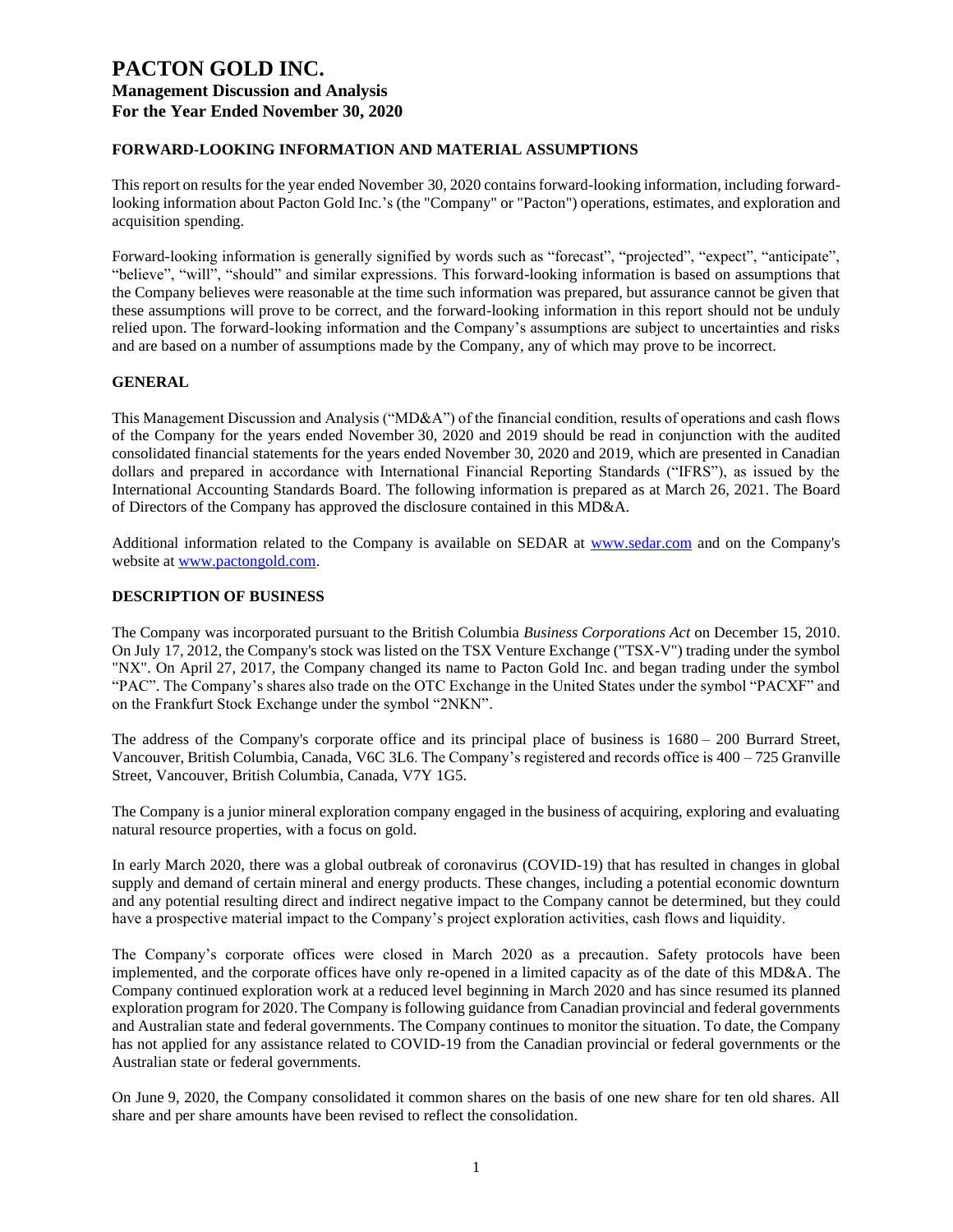# **PACTON GOLD INC.**

## **Management Discussion and Analysis For the Year Ended November 30, 2020**

## **EXPLORATION PROJECTS – AUSTRALIA**

Pilbara Project

## **CTTR Gold Pty. Ltd. ("CTTR")**

On March 20, 2018, the Company entered into a share purchase agreement to acquire 100% of the issued and outstanding shares of CTTR, an Australian proprietary limited company. CTTR holds applications to nine tenement licenses for a mineral property group in the Pilbara Region of Western Australia.

Under the terms of the share purchase agreement, the Company acquired 100% of the issued and outstanding shares of CTTR by:

- Paying a \$25,000 non-refundable deposit (paid);
- Paying \$75,000 (paid) and issuing 91,666 common shares (issued and valued at \$238,333) of the Company and 45,833 share purchase warrants (issued and valued at \$64,545). Each warrant is exercisable into one additional common share of the Company for a period of 18 months from the date of issue at a price of \$4.50, upon acceptance of the transaction by the TSX-V (issued on March 29, 2018); and
- Paying \$50,000 (paid) and issuing 41,666 common shares (issued and valued at \$270,833) of the Company and 20,833 share purchase warrants (issued and valued at \$72,034). Each warrant is exercisable into one additional common share of the Company for a period of 18 months from the date of issue at a price of \$9.70.

The Company also issued 15,625 common shares valued at \$40,625 as a finder's fee on the transaction.

The acquisition of CTTR has been accounted for as an acquisition of assets and liabilities, as CTTR does not meet the definition of a business under IFRS 3 *Business Combinations*. The acquisition of the net assets of CTTR was recorded at the fair value of the consideration transferred of \$836,370, as detailed above. The net assets acquired consisted entirely of exploration and evaluation assets.

On January 6, 2020, the Company surrendered all tenement licenses, which resulted in an impairment charge of \$832,177 for the year ended November 30, 2019.

CTTR was de-registered during the year ended November 30, 2020. The Company retains no ownership of CTTR or the related tenements.

## **Arrow (Pilbara) Pty. Ltd. ("Arrow Pilbara")**

On May 11, 2018, the Company entered into a share purchase and option agreement whereby the Company could earn up to an 80% interest in Arrow Pilbara, an Australian proprietary limited exploration company. Arrow Pilbara holds two granted tenement licenses and two applications for licenses in the Pilbara Region of Western Australia.

Under the terms of the agreement, the Company was required to make cash payments and issue common shares and common share purchase warrants of the Company to acquire a 51% interest in Arrow Pilbara as follows:

• Issue 108,695 common shares (issued and valued at \$695,652) and 108,695 common share purchase warrants (issued and valued at \$583,761) exercisable into one share at \$3.50 for three years and pay \$445,995 (paid).

To acquire a further 29% interest in Arrow Pilbara, the Company was required to:

- Pay \$250,000 or an equivalent number of common shares based on the five-day trailing volume-weighted average price at the time of issue, subject to a floor price of no lower than \$1.90 per common share; and
- Fund exploration expenditures up to a maximum of \$500,000.

The vendor retains a right to explore for, mine and extract lithium, caesium and tantalum from the property.

A discovery bonus of \$500,000 cash is payable if the Company reports a National Instrument ("NI") 43-101-defined "measured mineral resource" or "inferred mineral resource" of at least 100,000 ounces of gold on the property.

The Company also issued 22,794 common shares valued at \$58,125 as a finder's fee on the transaction.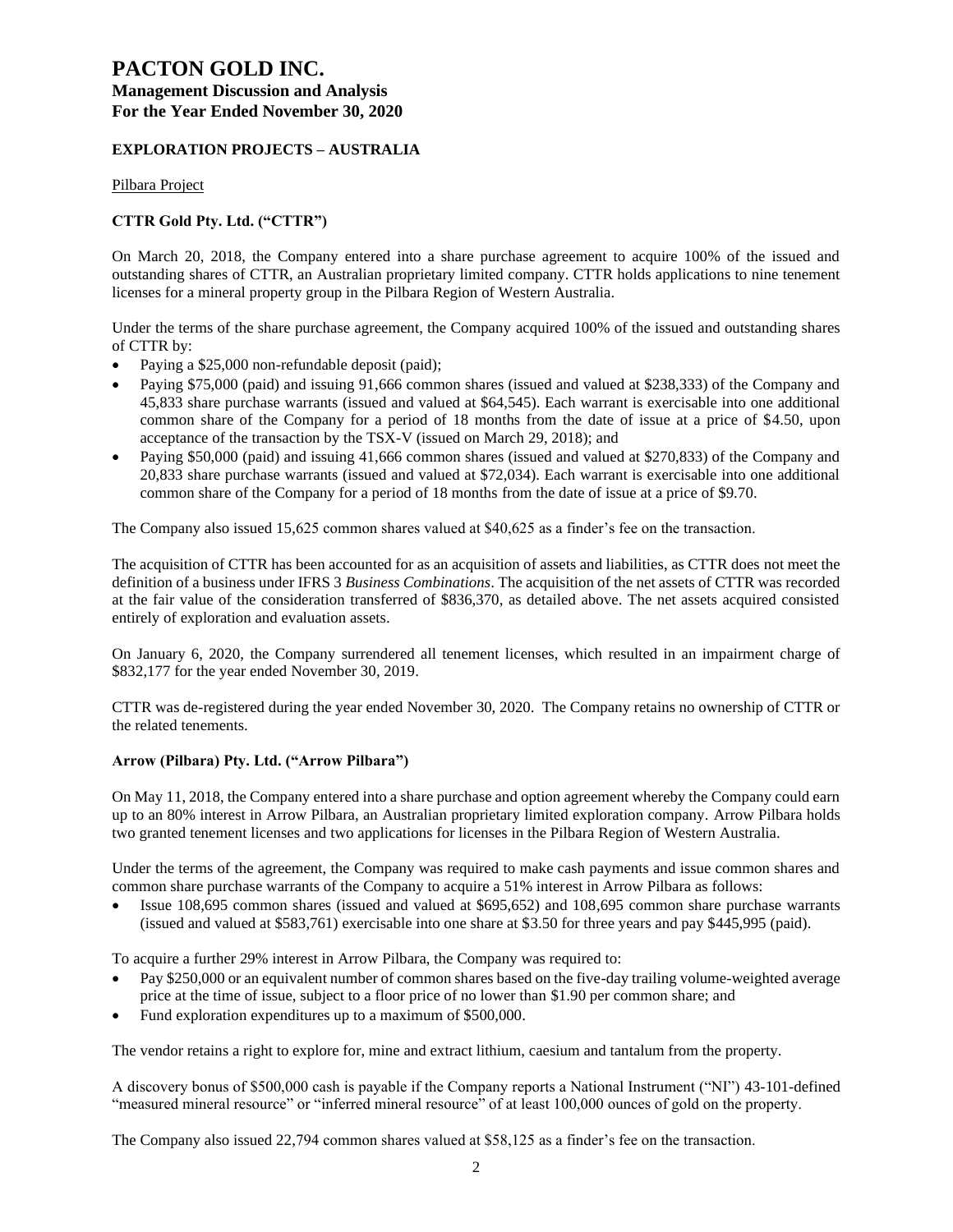The acquisition of 51% of Arrow Pilbara has been accounted for as an acquisition of assets and liabilities, as Arrow Pilbara does not meet the definition of a business under IFRS 3. The acquisition of the net assets of Arrow Pilbara was recorded at the fair value of the consideration transferred of \$1,637,538, as detailed above. The net assets acquired were as follows:

| <b>Net Assets Acquired</b>        |             |
|-----------------------------------|-------------|
| Exploration and evaluation assets | 3,210,860   |
| Non-controlling interest          | (1,573,322) |
|                                   | 1,637,538   |

On August 20, 2018, the Company entered into a share purchase agreement to acquire the remaining ownership interest in Arrow Pilbara. Under the terms of the agreement, the Company will acquire the remaining 49% ownership interest in Arrow Pilbara by paying \$1,000,000 (paid) and issuing 200,000 common shares (issued and valued at \$820,000).

The purchase of the remaining 49% interest was accounted for as follows:

| <b>Acquisition of 49% Interest</b>      |             |
|-----------------------------------------|-------------|
| Additional consideration paid           | 1,820,000   |
| Elimination of non-controlling interest | (1,573,322) |
| Loss on acquisition                     | 246,678     |

On January 6, 2020, the Company surrendered two tenement licenses, which resulted in an impairment charge of \$636,906 for the year ended November 30, 2019.

On February 16, 2021, the Company sold a 75% interest in Arrow Pilbara. See below.

#### **Drummond East Pty. Ltd. ("Drummond East" or "Impact 5")**

On August 15, 2018, the Company entered into a share purchase agreement to acquire a 100% interest in Drummond East, an arm's length Australian exploration company wholly owned by Impact Minerals Ltd. ("Impact"). Drummond East holds seven granted tenement licenses in the Pilbara Region of Western Australia.

Under the terms of the agreement, the Company paid Impact a total of \$350,000 and issued 212,500 common shares of the Company to Impact valued at \$860,625.

In addition, the Company will pay a bonus to Impact of \$500,000 if the Company publishes measured, indicated or inferred gold resources of more than 250,000 ounces on the property. The Company granted Impact a 2% net smelter return royalty ("NSR") in respect of the property. The Company retains an exclusive and unlimited right to purchase back 50% of the NSR from Impact for \$500,000.

The Company paid a finder's fee of 29,187 common shares (issued and valued at \$145,938).

The acquisition of Drummond East has been accounted for as an acquisition of assets and liabilities, as Drummond East does not meet the definition of a business under IFRS 3. The acquisition of the net assets of Drummond East was recorded at the fair value of the consideration transferred of \$1,356,563, as detailed above. The net assets acquired consisted entirely of exploration and evaluation assets.

On January 6, 2020, the Company surrendered three tenement licenses, which resulted in an impairment charge of \$629,073 for the year ended November 30, 2019.

At November 30, 2020, the Company decided not to complete expenditure on three additional tenement licenses. An impairment charge of \$644,600 has been recorded effective November 30, 2020.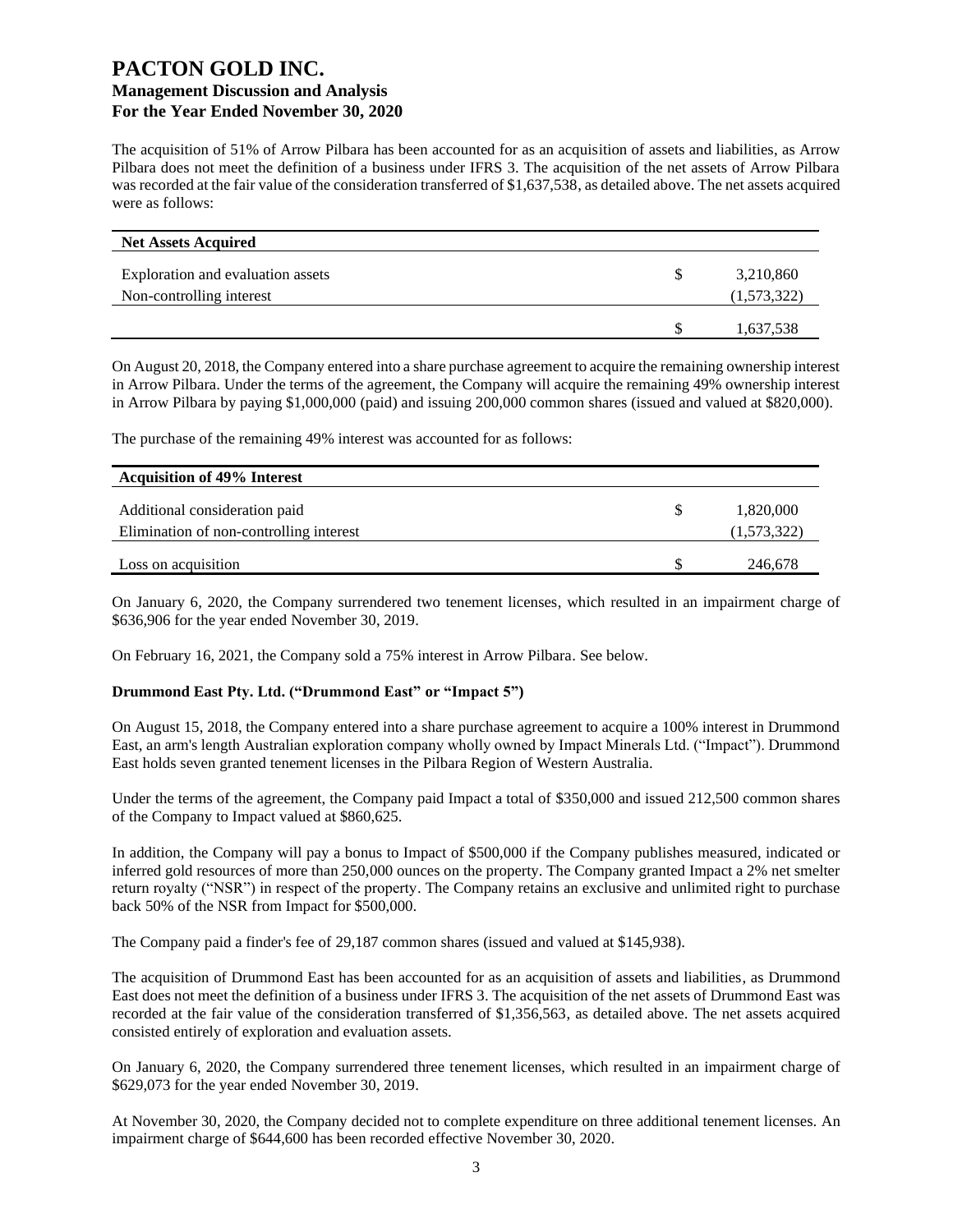## **Friendly Creek**

On August 11, 2018, the Company entered into a tenement sale agreement to acquire 100% of the Friendly Creek exploration license and mining leases in the Pilbara Region of Western Australia.

Under the terms of the agreement, the Company purchased a 100% interest in Friendly Creek by paying the vendors a total of \$25,000 (paid) and issuing to the vendors 250,000 common shares of the Company (issued on March 15, 2019 and valued at \$562,500).

#### **Yandicoogina and Boodalyerrie**

On September 25, 2018, the Company entered into a tenement sale agreement to acquire 100% of both the Yandicoogina and Boodalyerrie exploration licenses and mining leases from Gardner Mining Pty. Ltd. ("Gardner Mining"), an Australian proprietary limited exploration company.

Under the terms of the agreement, the Company purchased a 100% ownership interest in projects by paying Gardner Mining \$25,000 (paid) and issuing to Gardner Mining 300,000 common shares of the Company (issued on March 8, 2019 and valued at \$720,000).

On February 16, 2021, the Company sold a 75% interest in Yandicoogina and Boodalyerrie. See below.

#### **Golden Palms Project**

On November 5, 2018, the Company entered into a tenement sale agreement to acquire the Golden Palms tenement license in Western Australia.

Under the terms of the agreement, Pacton can purchase 100% of the property by paying a total of \$100,000 (paid) and issuing 40,000 common shares on completion of the transaction (issued and valued at \$40,000).

## **Hong Kong Project**

On November 23, 2018, the Company entered into a tenement sale agreement to acquire a 70% interest in the Hong Kong project from Clancy Exploration Ltd. ("Clancy"), an Australian Securities Exchange-listed exploration company.

Under the terms of the agreement, the Company purchased a 70% interest in the Hong Kong project by paying Clancy \$200,000 (paid) and issuing to Clancy 378,061 common shares of the Company (issued and valued at \$1,323,215). In addition, the Company issued 30,000 common shares valued at \$82,500 as a finder's fee on the project.

Upon completion of the acquisition, the Company and Clancy will enter into a joint venture (or "JV"), with Pacton acting as operator of the Hong Kong project. A minimum of Australian ("AUD") \$520,000 must be spent by the Company within two years of completion of the transaction. Clancy will be free carried with respect to expenditures until a decision to mine is made unanimously by both parties.

At November 30, 2020, the Company decided not to complete expenditure on the tenement license. An impairment charge of \$1,624,322 has been recorded effective November 30, 2020.

## **Keras Project**

On October 18, 2018, the Company entered into a grant of gold rights agreement to acquire the conglomerate gold rights of Calidus Resources Ltd. ("Calidus") in both the Marble Bar sub basin and the northeast Pilbara sub basin of Western Australia's Pilbara craton.

Under the terms of the agreement, the Company will acquire the gold rights by paying \$10,000 (paid) and issuing Calidus or its nominees 700,000 common shares of the Company (issued and valued at \$1,925,000) and deferred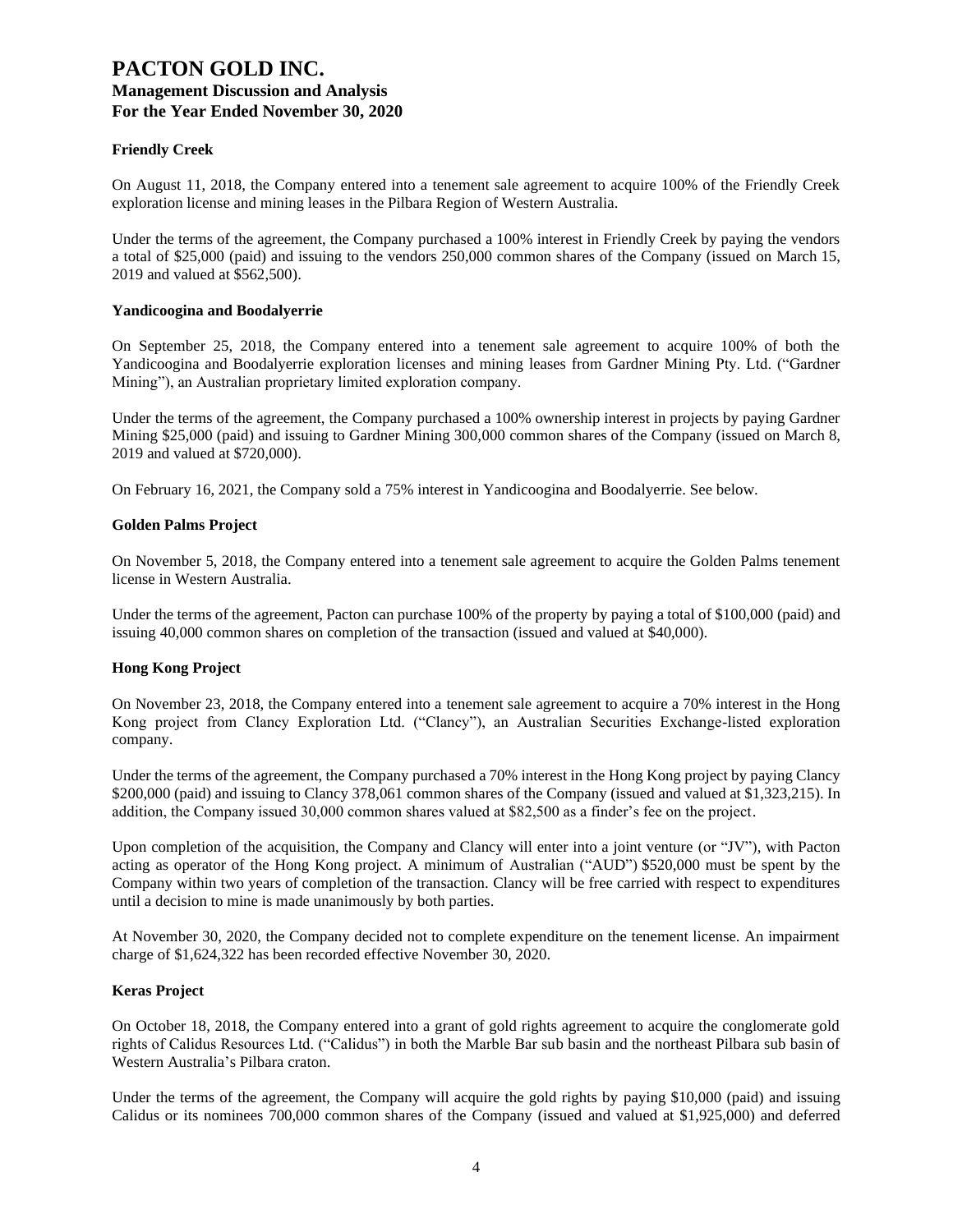compensation of 300,000 additional common shares of the Company (issued and valued at \$330,000). A minimum of AUD \$55,000 must be spent by the Company on each anniversary of the completion of the transaction.

On January 6, 2020, the Company decided not to pursue further exploration on the project. An impairment charge of \$2,221,479 has been recorded effective November 30, 2019.

#### **Tardarinna Project**

On March 22, 2019, the Company entered into a tenement sale agreement to acquire the Tardarinna tenement license in Western Australia.

Under the terms of the agreement, the Company acquired a 100% interest in the property by issuing 125,000 common shares on completion of the transaction (issued and valued at \$281,250).

#### **Sandstorm Royalties**

On May 25, 2020, the Company entered into an agreement with Sandstorm Gold Ltd. ("Sandstorm"), whereby the Company granted Sandstorm a 1% NSR on all the tenements owned by Pacton in Australia for \$81,819. The tenements covered are part of Arrow Pilbara, Friendly Creek, Yandicoogina and Boodalyerrie, Golden Palms Project, Hong Kong Project and Tardarinna Project above. The Company also assigned its royalty buyback on Drummond East to Sandstorm.

#### **Sale of 75% Interest in Arrow Pilbara and Yandicoogina and Boodalyerrie**

On February 16, 2021, the Company sold a 75% interest in the Arrow Pilbara property and the Yandicoogina and Boodalyerrie property. The Company received \$500,000 and 129,721,250 common shares of Raiden Resources Limited, a company listed on the Australian Securities Exchange (valued at \$2,327,503 based on the trading price on February 19, 2021 and net of their put option value for a six-month hold period ). The Company will receive a further \$500,000 by February 16, 2022.

The Company retains a 25% carried interest in the properties until the delineation of a mineral resource in accordance with the Joint Ore Reserves Committee 2012 guidelines (or other globally recognized code) of at least 250,000 ounces gold at a minimum grade of one gram per tonne gold across any of the properties. Following that, the parties will be required to enter into a joint venture, under which the Company can contribute proportional to its respective equity interest or dilute.

#### **Exploration on the Pilbara Project**

On October 15, 2018, the Company announced that an advance team of reconnaissance prospectors collected gold nuggets from six locations on Pacton's Friendly Creek tenements. The gold nuggets were located in weathered material overlying a package of unclassified Mesoarchean ultramafic rocks and komatiitic basalt that extends along the Friendly Creek tenements for approximately ten kilometres. The origin of the gold nuggets, which show various morphological shapes, has not yet been determined. Subject to confirmation by detailed geological mapping, it is assumed that the material has not been transported and that the nuggets represent eluvial material that has been liberated from the underlying bedrock. This tentative interpretation is supported by the reports of historical gold workings from the same geological unit throughout the Friendly Creek tenements and throughout Pacton's adjacent Hong Kong tenement. Massive areas of the prospective geological formation also underlie the Golden Palms tenement, which is largely unexplored.

On March 12, 2019, the Company announced the commencement of initial fieldwork at the Yandicoogina Project. The work program is targeting high-grade, shear-hosted gold within a number of mineralization settings and will use rock chip sampling and mapping to prioritize targets for drill testing.

On July 12, 2019, the Company announced that prospecting work at the Friendly Creek mining lease has identified primary quartz vein hosted visible gold mineralization.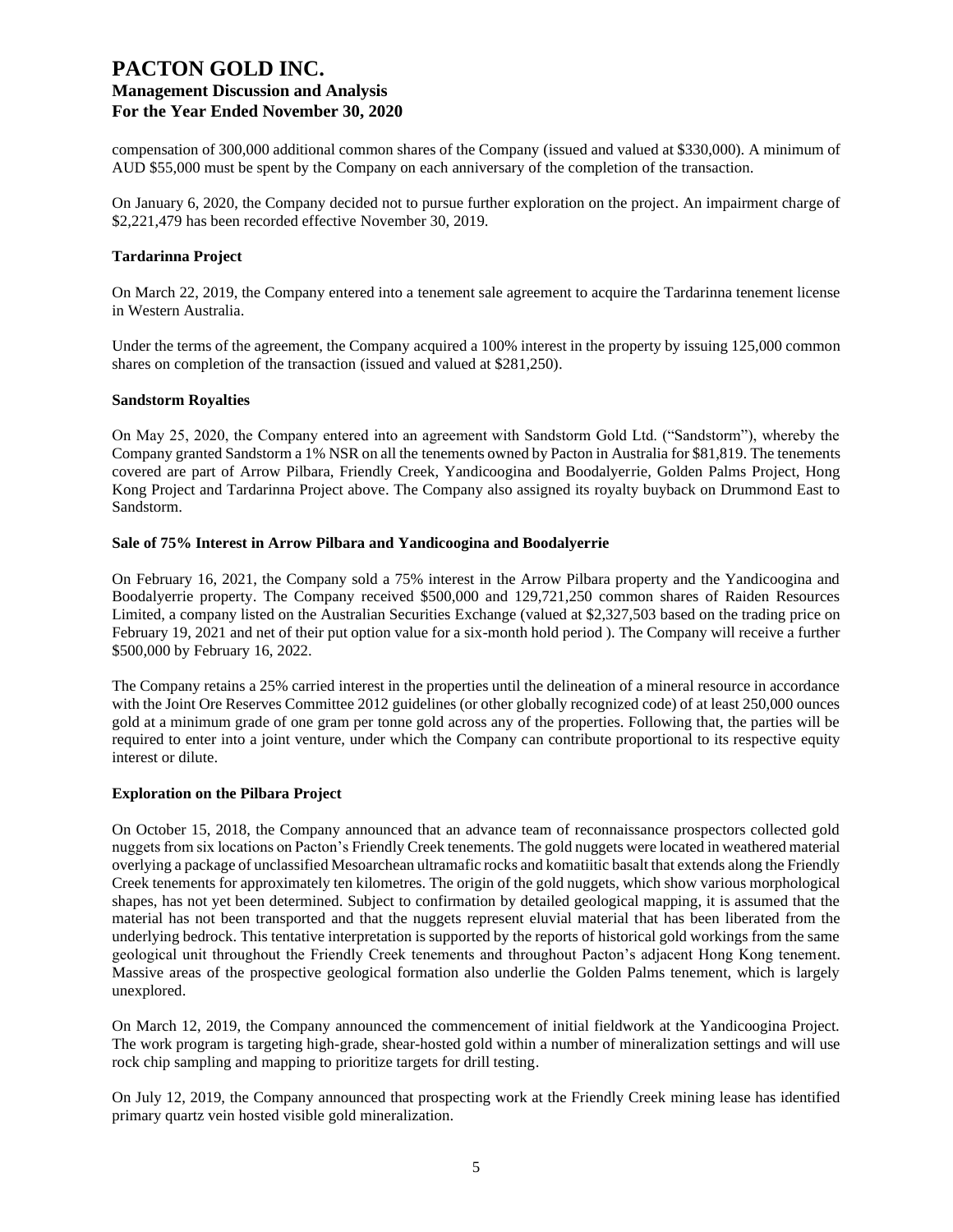In October 2019, geological prospecting and sampling programs were conducted on Pacton's Impact 5, and Boodalyerrie projects, and the southwest (Arrow South) and southeast (Friendly Creek, Hong Kong, and Golden Palms) portions of the large Egina area project. Geological mapping and sampling were carried out to establish a geochemical reference dataset on the Impact 5 tenement, located 17 km northwest of Novo Resources Corp's Beaton's Creek project. The October, 2019, exploration at the Egina projects consisted of geological sampling of gravel deposits on the southern Egina tenements and leases, and also on the large Arrow South tenement to establish geochemical datasets for more advanced exploration. At Boodalyerrie, located 120 km southeast of Marble Bar, mapping and vein sampling was undertaken in areas of complex vein stockworking, preliminary to a planned 2020 detailed mapping and sampling program.

An early 2020 exploration program was cancelled due to Western Australian COVID-19 travel and activity restrictions.

In October 2020, a two-team mapping and 500-sample gravel and regolith program was completed. The program objective was to conduct reconnaissance surveys on the northern part of the North Arrow project to identify structural and geochemical extensions of layered orogenic gold deposits that occur along the southwestern terminus of the Wohler Shear Zone. Several deposits of this type are now recognized, including the De Grey's recently discovered HEMI deposit.

## **EXPLORATION PROJECTS – CANADA**

#### Red Lake Project

On May 23, 2017, the Company entered into an option agreement to earn a 100% interest in 14 mineral claims in the Red Lake Mining District, located in Ontario. Under the terms of the agreement, the Company was required to make cash payments and issue common shares of the Company as follows:

- Issue 30,000 common shares of the Company (issued and valued at \$42,000) and pay \$16,000 (paid) within five days of approval by the TSX-V, which was received on May 26, 2017;
- Pay \$12,000 on or before May 26, 2018 (paid);
- Pay \$16,000 on or before May 26, 2019 (paid); and
- Pay \$26,000 on or before May 26, 2020 (paid).

The claims are subject to an underlying 2% NSR.

On May 23, 2017, and as amended November 23, 2017, June 14, 2018 and May 22, 2019, the Company entered into an additional option agreement to earn a 100% interest in 30 additional mineral claims in the Red Lake Mining District, located in Ontario. Under the terms of the agreement, the Company was required to make cash payments and issue common shares of the Company as follows:

- Issue 250,000 common shares of the Company (issued and valued at \$350,000) within five days of approval by the TSX-V, which was received on May 26, 2017;
- Pay \$20,000 on or before June 30, 2018 (paid);
- Pay \$80,000 on or before January 31, 2019 (paid); and
- Pay \$150,000 on or before June 30, 2019 (paid).

The vendors retain a 2.5% NSR, of which two-fifths (1%) can be repurchased by the Company for \$1,500,000. On October 25, 2018, one of the vendors became a director of the Company.

On November 1, 2018, the Company entered into an option agreement to earn a 100% interest in 12 mineral claims in the Red Lake Mining District, located in Ontario. Under the terms of the agreement, the Company was required to make cash payments and issue common shares of the Company as follows:

- Pay \$15,000 on or before November 6, 2018 (paid);
- Pay \$15,000 (paid) and issue 10,000 common shares of the Company (issued and valued at \$25,500) within five days of approval by the TSX-V, which was received November 19, 2018;
- Pay \$40,000 (paid) and issue 7,500 common shares of the Company on or before November 19, 2019 (issued and valued at \$7,875); and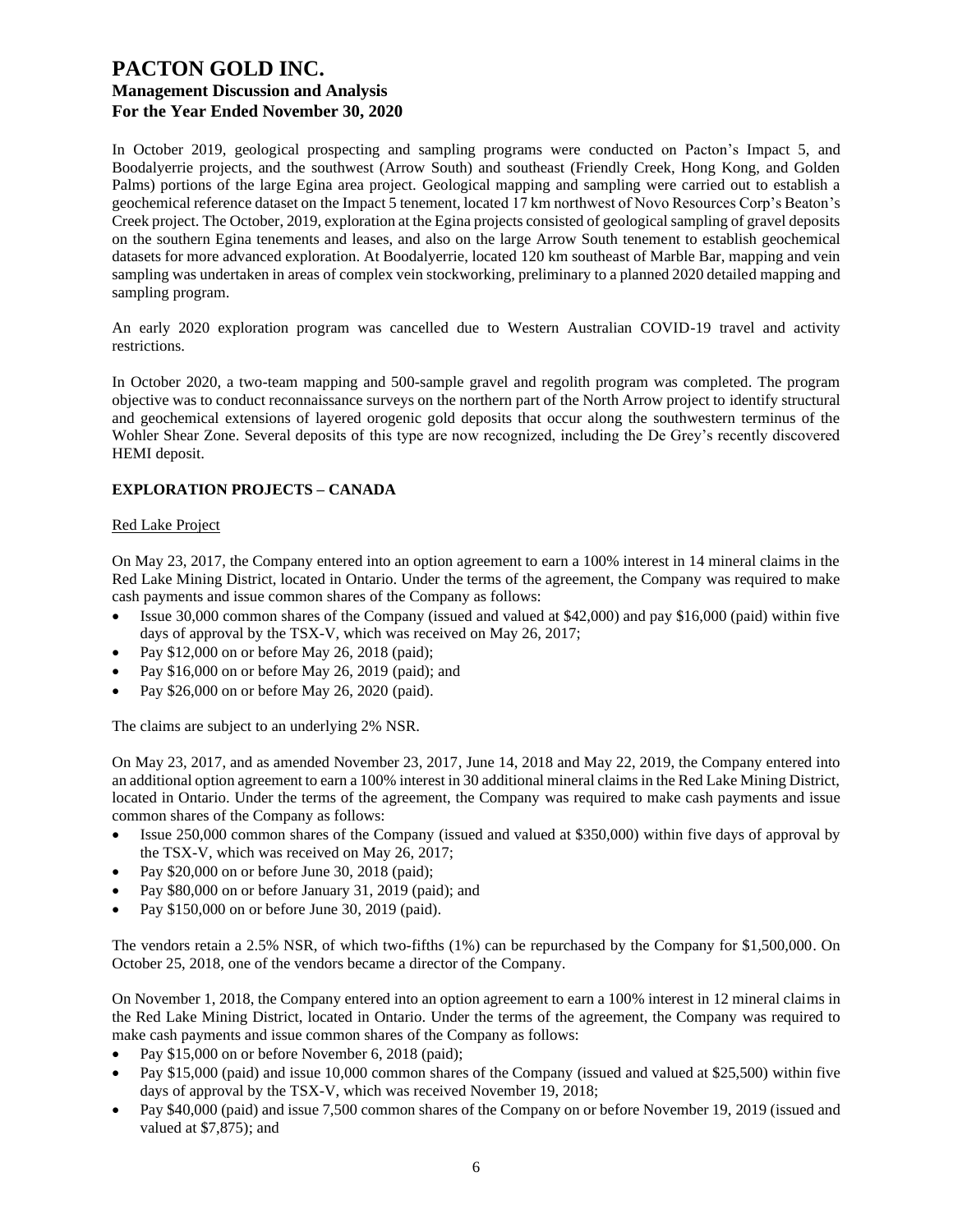• Pay \$40,000 (paid) and issue 7,500 common shares of the Company on or before November 19, 2020 (issued and valued at \$7,425).

The vendors retain a NSR that ranges from 0.25% to 2.25%, of which one-half can be repurchased by the Company for \$250,000.

On January 29, 2019, the Company entered into an agreement to acquire a 100% interest in additional mineral claims in the Red Lake Mining District, located in Ontario. The Company issued 19,231 common shares on February 6, 2019 valued at \$48,077. The claims are subject to a NSR ranging from 0.25% to 2.25%, of which a portion can be repurchased by the Company for \$250,000.

On February 12, 2019, the Company entered into an agreement to acquire a 100% interest in additional mineral claims in the Red Lake Mining District, located in Ontario. The Company paid \$15,000 and on February 28, 2019 issued 7,500 common shares valued at \$19,125. The claims are subject to a 2% NSR, of which one-half can be repurchased by the Company for \$200,000.

On February 20, 2019, the Company entered into an option agreement to acquire a 100% interest in additional mineral claims in the Red Lake Mining District, located in Ontario. Under the terms of the agreement, the Company must make cash payments and issue common shares of the Company as follows:

- Pay up to \$30,000 on behalf of the vendor for exploration expenditures (paid);
- Issue 12,500 common shares of the Company within five days of approval by the TSX-V, which was received March 5, 2019 (issued and valued at \$31,250);
- Pay \$50,000 (paid) and issue 10,000 common shares of the Company on or before March 5, 2020 (issued and valued at \$8,500); and
- Pay \$50,000 (paid subsequent to year-end) and issue 12,500 common shares of the Company on or before March 5, 2021 (issued subsequent to November 30, 2020 and valued at \$9,750).

The claims are subject to a 0.25% to 1.75% NSR, of which a portion can be repurchased by the Company at a rate of \$250,000 for each 0.25% portion that is repurchased.

On March 13, 2019, the Company entered into an option agreement to acquire a 100% interest in additional mineral claims in the Red Lake Mining District, located in Ontario. Under the terms of the agreement, the Company must make cash payments and issue common shares of the Company as follows:

- Pay up to \$40,000 on behalf of the vendor for exploration expenditures (paid);
- Issue 10,000 common shares of the Company within five days of approval by the TSX-V, which was received March 21, 2019 (issued and valued at \$23,000);
- Pay \$50,000 (paid) and issue 10,000 common shares of the Company on or before March 21, 2020 (issued and valued at \$6,000); and
- Pay \$50,000 (paid subsequent to year-end) and issue 12,500 common shares of the Company on or before March 21, 2021 (issued and valued at \$10,875).

The claims are subject to a 2.5% NSR, of which one-half can be repurchased by the Company for \$2,000,000.

On April 23, 2019, the Company entered into an option agreement to acquire a 100% interest in additional mineral claims in the Red Lake Mining District, located in Ontario. Under the terms of the agreement, the Company was required to make cash payments and issue common shares of the Company as follows:

- Pay \$30,000 (paid) and issue 10,000 common shares of the Company (issued and valued at \$16,500) within five days of approval by the TSX-V, which was received on May 6, 2019;
- Pay \$30,000 (paid) and issue 15,000 common shares of the Company on or before May 6, 2020 (issued and valued at \$11,250); and
- Pay \$30,000 (paid) on or before May 6, 2021.

On April 24, 2019, the Company announced the completion of a high resolution airborne magnetic survey at the Red Lake Project. A total of 2,957-line kilometres at a 50-meter (or "m") line spacing was flown. Initial survey results indicated multiple areas of interest in the form of prominent linear structures containing small-to-large scale folding and faulting.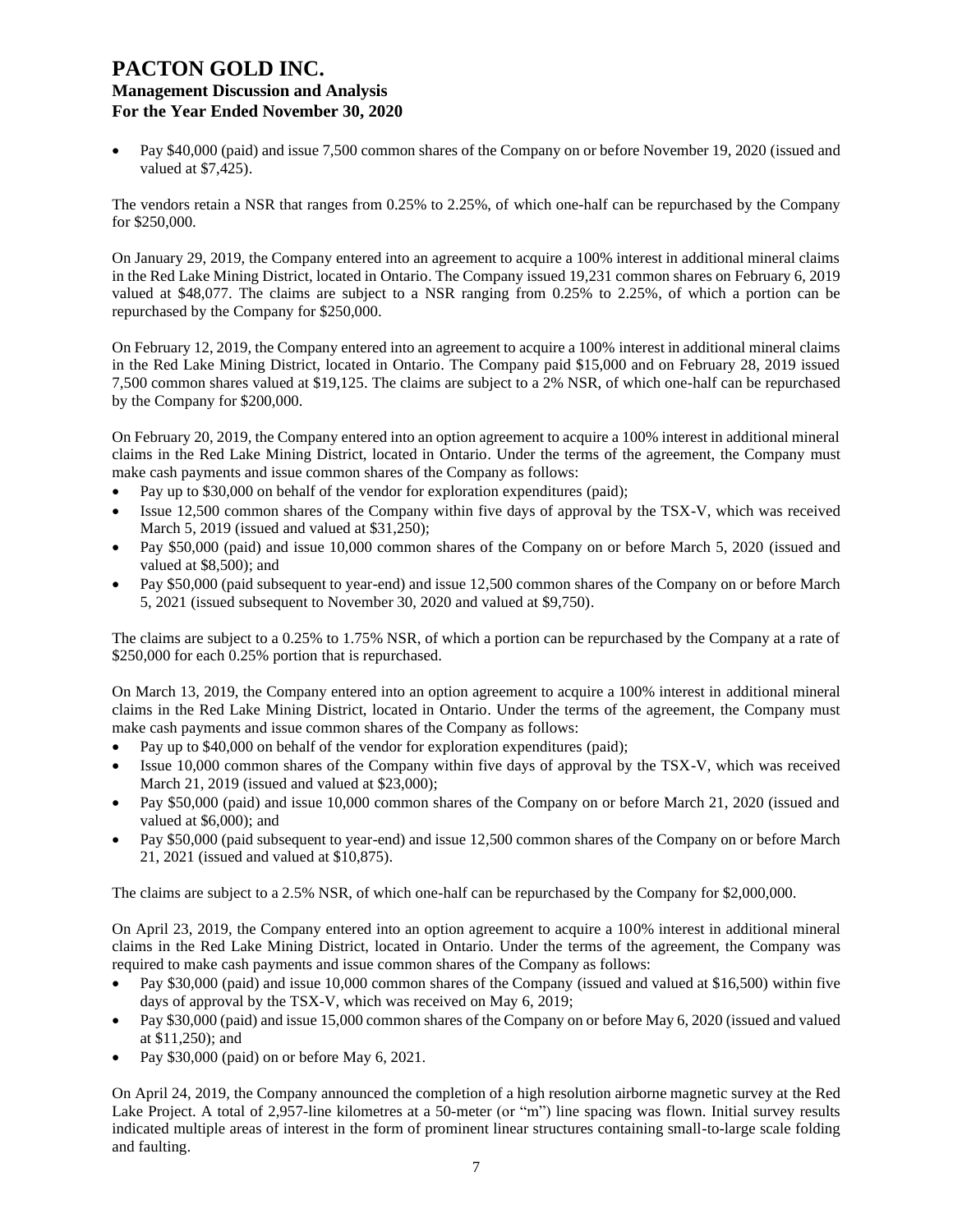On July 16, 2019, the Company announced that initial surface sampling at the Red Lake Project has returned highgrade values, including 126.5 g/tonne (or "g/t") Au and 23.3 g/t Au from the Boyden prospect. Sampling is still in progress and additional surface results will be reported as they are received.

On July 23, 2019, the Company entered into two agreements to acquire 100% interests in additional mineral claims in the Red Lake Mining District, located in Ontario. Under the terms of each agreement, the Company must make a cash payment of \$100,000 and issue 40,000 common shares of the Company upon approval by the TSX-V. A total of \$200,000 was paid and 80,000 common shares were issued and valued at \$140,000.

On October 22, 2019, the Company entered into an option agreement to acquire a 100% interest in additional mineral claims in the Red Lake Mining District, located in Ontario. Under the terms of the agreement, the Company must make cash payments and issue common shares of the Company as follows:

- Pay \$35,000 (paid) and issue 15,000 common shares of the Company within five days of approval by the TSX-V, which was received November 6, 2019 (issued and valued at \$16,500);
- Pay \$22,500 (paid) and issue 15,000 common shares of the Company on or before November 6, 2020 (issued and valued at \$14,850);
- Pay \$22,500 and issue 15,000 common shares of the Company on or before November 6, 2021;
- Pay \$22,500 and issue 15,000 common shares of the Company on or before November 6, 2022; and
- Pay \$22,500 and issue 15,000 common shares of the Company on or before November 6, 2023.

The claims are subject to a 0.25% to 2.25% NSR, of which one-half may be repurchased by the Company for \$1,000,000.

On April 1, 2020, the Company accepted a purchase agreement with TomaGold Corporation ("TomaGold"), whereby the Company will acquire all of TomaGold's interest, being 39.5%, in a joint venture it currently holds with Evolution Mining and Newmont Corporation (formerly GoldCorp Inc. when TomaGold entered into the joint venture) on the Sidace Property, located in the Red Lake Mining District in Ontario.

Under the terms of the agreement, the Company must pay and issue the following to TomaGold:

- Upon final acceptance of the transaction by the TSX-V, pay \$250,000 (paid) and issue 1,000,000 common shares (issued and valued at \$750,000);
- Within six months of TSX-V acceptance, pay \$250,000 (paid) and issue \$800,000 worth of common shares at a price per share equal to the greater of \$1.60 and the five-day volume weighted average price of the Company's shares immediately preceding the date of issuance (issued 500,000 shares); and
- Upon the Company filing a NI 43-101 technical report on the property showing a gold resource estimate of 750,000 ounces or greater of gold, issue 416,666 common shares or pay \$500,000.

On April 23, 2020, the Company entered into an option agreement to acquire a 100% interest in additional mineral claims in the Red Lake Mining District, located in Ontario. Under the terms of the agreement, the Company must make cash payments and issue common shares of the Company as follows:

- Pay \$15,000 (paid) and issue 25,000 common shares of the Company on or before April 30, 2020 (issued and valued at \$20,000);
- Pay \$15,000 (paid subsequent to November 30, 2020) and issue 15,000 common shares (issued subsequent to November 30, 2020 and valued at \$13,950) of the Company on or before April 30, 2021; and
- Pay \$25,000 (paid subsequent to November 30, 2020) and issue 15,000 common shares (issued subsequent to November 30, 2020 and valued at \$13,950) of the Company on or before April 30, 2022.

The claims are subject to a 1.5% NSR, of which one-half may be repurchased by the Company for \$500,000.

On April 24, 2020, the Company entered into an option agreement to acquire a 100% interest in additional mineral claims in the Red Lake Mining District, located in Ontario. Under the terms of the agreement, the Company must make cash payments and issue common shares of the Company as follows:

- Pay \$6,000 (paid) and issue 10,000 common shares of the Company on or before April 30, 2020 (issued and valued at \$8,000);
- Pay \$10,000 and issue 10,000 common shares of the Company on or before April 30, 2021; and
- Pay \$20,000 and issue 10,000 common shares of the Company on or before April 30, 2022.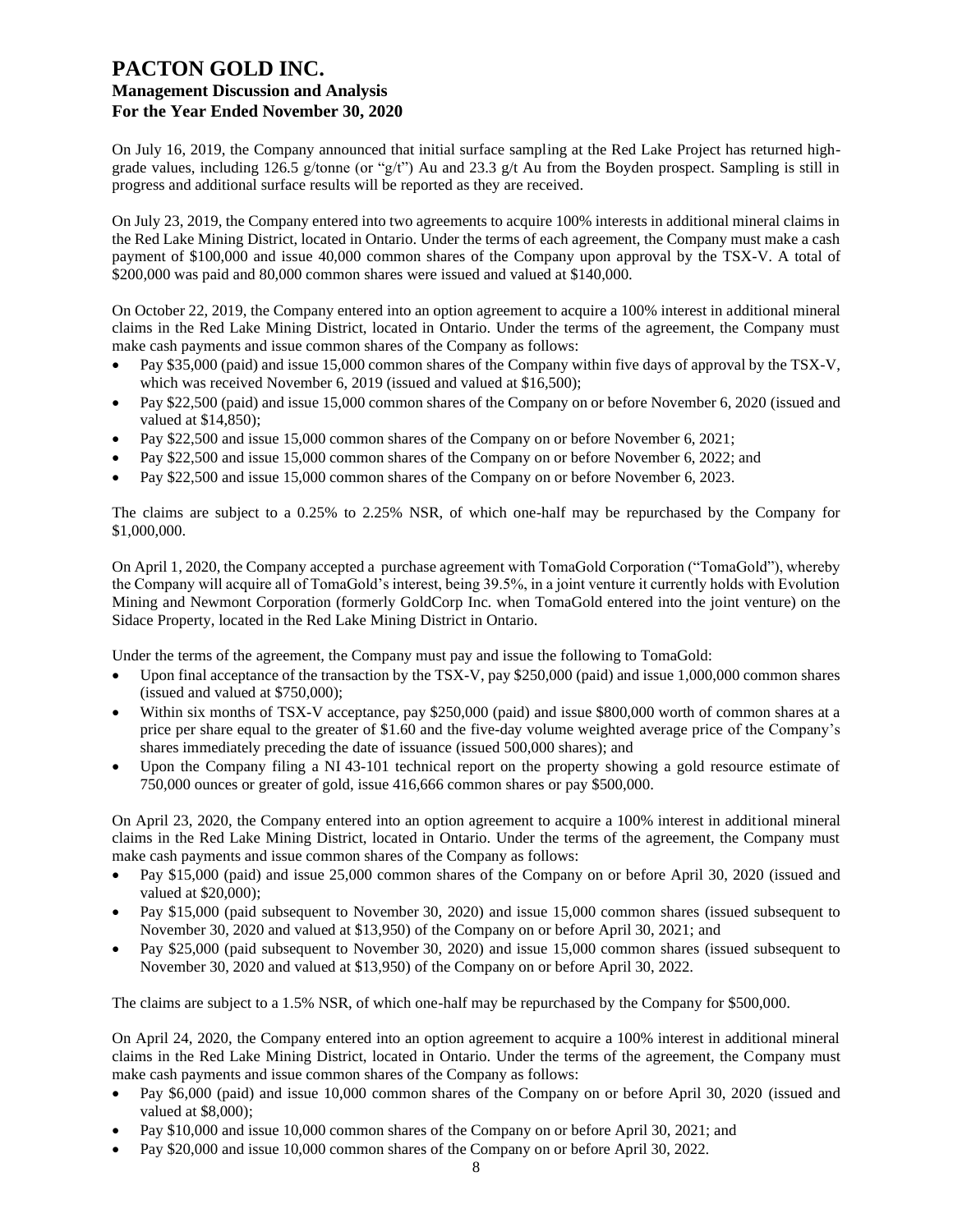The claims are subject to a 1.5% NSR, of which one-half may be repurchased by the Company for \$400,000.

On May 25, 2020, the Company entered into an agreement with Sandstorm, whereby the Company granted Sandstorm a 0.5% to 1% NSR on certain mineral claims owned by the Company in Red Lake, and certain mineral claims in which the Company was currently earning an interest in Red Lake. As of November 30, 2020, the Company has received \$136,365 for the mineral claims it owns. Sandstorm has agreed to pay an additional \$81,819 once the Company has earned a 100% interest in the remaining Red Lake mineral claims. The Company also assigned its royalty buybacks on all Red Lake agreements to Sandstorm.

On June 24, 2020, the Company announced the commencement of fieldwork for the 2020 exploration program at its Red Lake project in Ontario. Working with AI specialists, Windfall Geotek, Pacton has identified five priority target areas, including the Carricona East target, where recent reconnaissance drilling hit mineralization, including 17.2 g/t Au over 0.5 m at shallow depth (see below). The program will include drilling, as well as regional soil sampling and geophysics. Additionally, the Company is currently in the planning stage with its joint venture partner, Evolution Mining, for the 2020 expansion drill program on the Sidace gold project in the Red Lake district.

The first phase of drilling on the Red Lake project was completed, with highlights including a near surface interval of 17.2 g/t Au over 0.5 m at Carricona and the successful delineation of interpreted structure through the MD Corridor South Fault. The first phase of drilling began at Carricona due to the surface showing present and ease of access while the LP extension fault locations required access trails to be established. The interpreted LP extension has been consistently identified in drilling along a 5-kilometre length, marked by intense silicification and quartz vein stockworks with variable amounts of sulphide mineralization. A series of 10 stratigraphic holes were drilled across the interpreted location of the southern LP fault extension. All of the holes encountered a well-developed fault and variable widths of associated alteration, quartz veining and sulphide mineralization with no significant elevated Au values. A further three holes were completed along the northern parallel fault and are awaiting final ICP analysis due to the presence of sphalerite and broad alteration, as pictured below. Phase 2 drilling continues to vector in on potential Au targets within the Madsen-Dixie Fault corridor, building on phase 1 drilling in combination with further geophysical, ground programs and AI targets, as described above.

On July 23, 2020, the Company announced a new expansion drill program at the Sidace JV project in Red Lake. Pacton (39.5% interest) and JV partner, Evolution Mining (60.5% interest), have approved a \$2.44 million exploration program that includes 11,500 m of drilling, together with re-logging and re-sampling historic drill core and geophysics. Both Pacton and Evolution Mining will be contributing to the program budget, and Pacton will run the program as operator. The program has commenced and is expected to continue through the winter and completed in the spring of 2021.

On September 15, 2020, the Company announced completion of high-resolution airborne magnetic surveys on certain properties within the Company's Red Lake project. Initial survey results have defined multiple prospective areas of folding and faulting, most notably at the Gullrock property (a part of the Red Lake project).

On January 19, 2021, the Company announced phase 1 drill results at the Sidace Project in Red Lake. All nine holes intercepted gold mineralization and, of note, the main zone has been extended in all directions. The results comprise high-grade gold mineralization, including 9.0 grams per tonne Au over 2.3 metres and widespread gold mineralization, including 1.3 g/t over 75.2 m.

#### Tully West Gold Property

On January 16, 2017, the Company entered into an option agreement to earn a 100% interest in the Tully West Gold Property, located in Ontario. On January 18, 2018, certain terms were amended. Under the terms of the amended agreement, the Company was required to make cash payments and issue common shares of the Company as follows:

- Issue 130,000 common shares of the Company (issued and valued at \$117,000) and pay \$25,000 (paid) within five days of approval by the TSX-V, which was received January 25, 2017;
- Issue 130,000 common shares of the Company on or before January 25, 2018 (issued and valued at \$390,000);
- Pay \$80,000 on or before February 15, 2018 (paid); and
- Issue 130,000 common shares of the Company (issued and valued at \$793,000) and pay \$110,000 (paid) on or before January 25, 2019.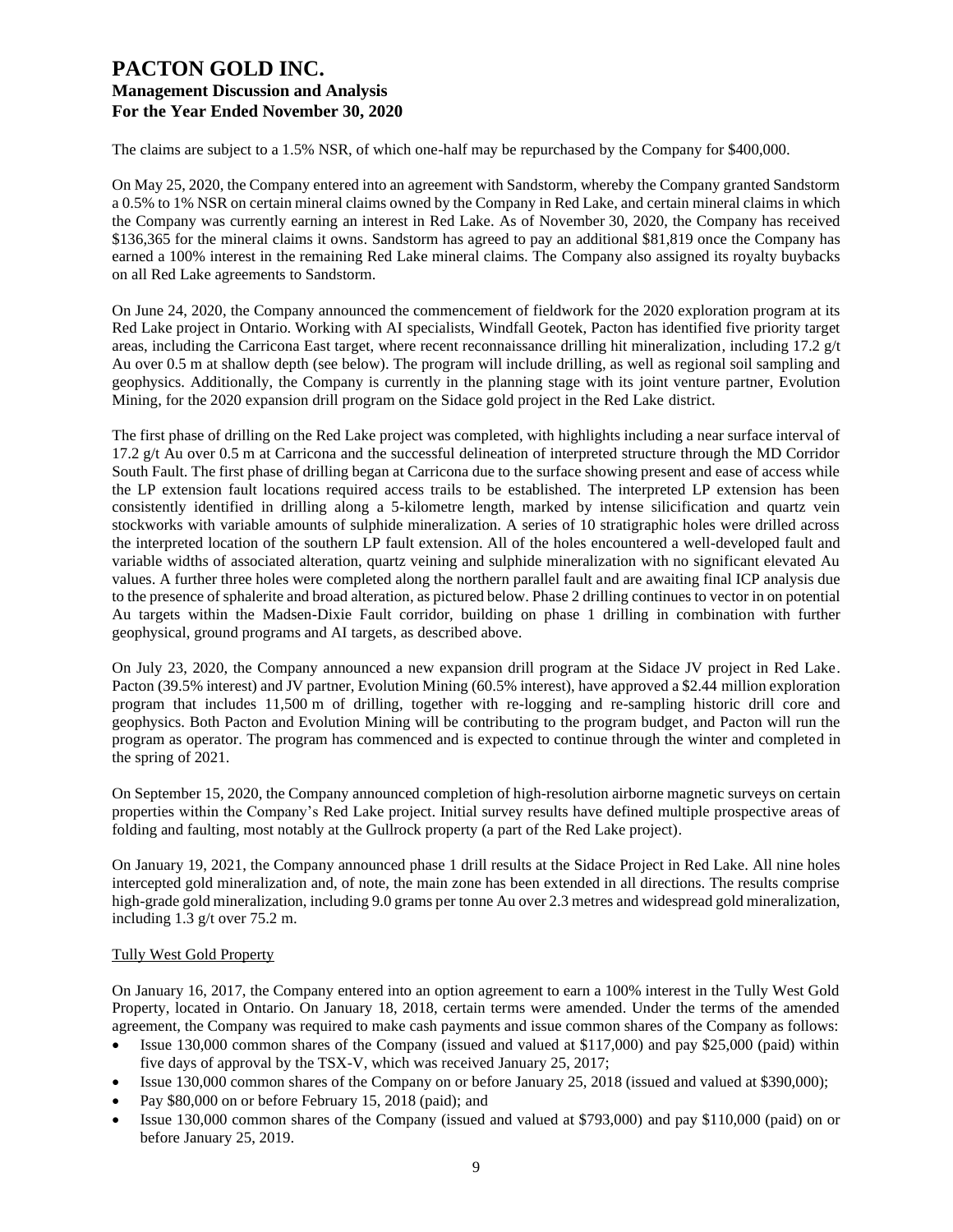The Company completed an equity financing for gross proceeds in excess of \$1,000,000 (excluding flow-through proceeds), thus the January 25, 2019 common share and cash payments were accelerated.

On December 12, 2018, the agreement was amended to extend the exploration expenditure deadlines. The Company was required to pay an additional \$10,000 on or before January 12, 2019 (paid). The Company was then required to incur exploration expenditures as follows:

- \$250,000 on or before January 16, 2018 (incurred);
- An additional \$500,000 on or before January 25, 2020; and
- An additional \$500,000 on or before January 25, 2021.

The vendors retained a 2.5% NSR, of which two-fifths (1%) could be repurchased by the Company for an aggregate \$1,000,000.

The Company did not incur the required exploration expenditures on the Tully West Gold Property by January 25, 2020. Accordingly, the Company recorded an impairment charge of \$2,246,986 at November 30, 2019.

## **RESULTS OF OPERATIONS**

#### **Three Months Ended November 30, 2020**

During the three months ended November 30, 2020, the Company reported a net loss of \$2,885,871 (2019 - \$7,379,262). The Company's loss included expenditures as follows:

- Consulting fees of \$393,591 (2019 \$330,324) were higher due to an increase in the use of consultants;
- General exploration of \$5,846 (2019 \$nil) related to costs for tenements that had been written-off in the prior year;
- Management fees of \$22,500 (2019 \$37,500) were lower due to lower fees charged by the CEO;
- Office and miscellaneous of \$27,514 (2019 \$169,426) decreased due to a decrease in travel expenses compared to the prior year quarter;
- Professional fees of \$80,587 (2019 \$95,296) were lower due to a decrease in legal fees;
- Rent of \$30,000 (2019 \$27,667) increased from the prior period due to an increase in shared office rental rates;
- Share-based payments of \$nil (2019 \$39,452) decreased due to no stock options being granted compared to the prior period;
- Shareholder communications and investor relations of \$204,199 (2019 \$256,659) were lower in the current period due to decrease in services being used and a decrease in promotional activities;
- Transfer agent and filing fees of \$3,613 (2019 \$4,601) decreased due to a reduction in fees compared to the prior period;
- Loss on deregistration of foreign operations of \$34,241 (2019 \$nil) increased as a result of exchange difference on translating CTTR which was brought into net loss upon dissolution of CTTR;
- Impairment of exploration and evaluation assets of \$2,268,922 (2019 \$6,566,621) was related to the impairment of certain Pilbara tenements in the current period and both Pilbara tenements and the Tully West gold property in 2019;
- Interest income of \$2,948 (2019 \$7,427) was the result of cash held in a high-interest savings account with a smaller principal balance in the current period; and
- Other income of \$182,402 (2019 \$129,573) increased compared to the prior period as a result of increased exploration and evaluation expenditures on the Company's December 2018, July 2019, December 2019 and July 2020 flow-through financings.

## **Year Ended November 30, 2020**

During the year ended November 30, 2020, the Company reported a net loss of \$6,533,485 (2019 - \$10,674,432). The Company's loss included expenditures as follows:

- Consulting fees of \$1,679,673 (2019 \$1,379,089) were higher due to an increase in the use of consultants;
- General exploration of \$5,846 (2019 \$nil) related to costs for tenements that had been written-off in the prior year;
- Management fees of \$90,000 (2019 \$172,500) were lower due to lower fees charged by the CEO;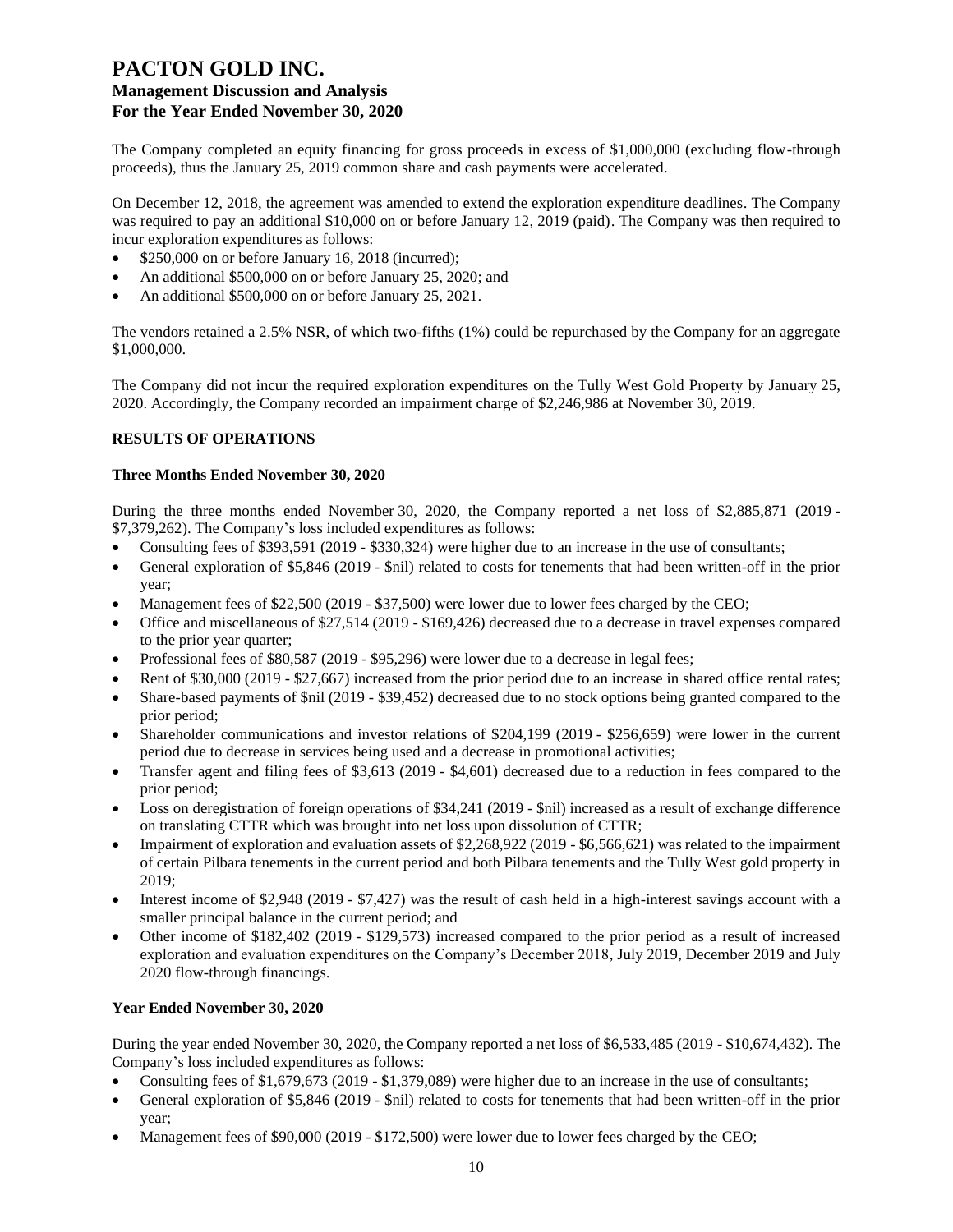- Office and miscellaneous of \$282,380 (2019 \$356,287) decreased due to a decrease in travel expenses for the year;
- Professional fees of \$334,973 (2019 \$394,028) were lower due to a decrease in legal fees;
- Rent of \$102,333 (2019 \$61,667) increased from the prior period due to temporary equipment storage space in the current period, as well as an increase in shared office rental rates;
- Share-based payments of \$1,688,352 (2019 \$1,397,607) increased due to an increase in the number of stock options granted compared to the prior year;
- Shareholder communications and investor relations of \$658,620 (2019 \$576,079) were higher in the current period due to an increase in services being used and an increase in promotional activities;
- Transfer agent and filing fees of \$66,012 (2019 \$78,255) decreased due to a reduction in fees compared to the prior period;
- Loss on deregistration of foreign operations of \$34,241 (2019 \$nil) increased as a result of exchange difference on translating CTTR which was brought into net loss upon dissolution of CTTR;
- Impairment of exploration and evaluation assets of \$2,268,922 (2019 \$6,566,621) was related to the impairment of certain Pilbara tenements in the current period and both Pilbara tenements and the Tully West gold property in 2019;
- Part XII.6 tax of \$16,614 (2019 \$nil) was a result of incurring eligible expenditures later in calendar 2019 for flow-through proceeds renounced under the Look-back Rule in relation to the Company's December 2018 flowthrough financing;
- Loss on disposal of equipment of \$nil (2019 \$3,738) was the result of the disposal of equipment occurring at the end of the prior year;
- Interest income of \$15,067 (2019 \$14,965) was the comparable to the prior year; and
- Other income of \$680,957 (2019 \$296,889) increased compared to the prior period as a result of increased exploration and evaluation expenditures on the Company's December 2018, July 2019, December 2019 and June 2020 flow-through financings.

## **SELECTED ANNUAL INFORMATION**

**(\$000s, except loss per share)**

|                                         | November 30,<br>2020 | November 30,<br>2019 | November 30,<br>2018 |
|-----------------------------------------|----------------------|----------------------|----------------------|
| Revenue                                 |                      |                      |                      |
| Net loss                                | (6, 533)             | (10, 674)            | (7,065)              |
| Basic and diluted loss per common share | (0.23)               | (0.72)               | (0.96)               |
| Total assets                            | 21,788               | 12,500               | 9,408                |
| Long-term debt                          |                      |                      |                      |
| Dividends                               |                      |                      |                      |

## **SUMMARY OF QUARTERLY RESULTS (\$000s, except earnings per share)**

Results for the eight most recently completed quarters are summarized as follows:

| For the periods ending            | November 30,<br>2020 | August 31,<br>2020 | May 31,<br>2020 | February 29,<br>2020 |
|-----------------------------------|----------------------|--------------------|-----------------|----------------------|
| Revenue                           |                      |                    |                 |                      |
| Net loss                          | (2,886)              | (2, 448)           | (520)           | (679)                |
| Basic and diluted loss per common |                      |                    |                 |                      |
| share                             | (0.09)               | (0.09)             | (0.02)          | (0.03)               |
| Total assets                      | 21,788               | 24,088             | 19.173          | 16,998               |
| Non-current financial liabilities |                      |                    |                 |                      |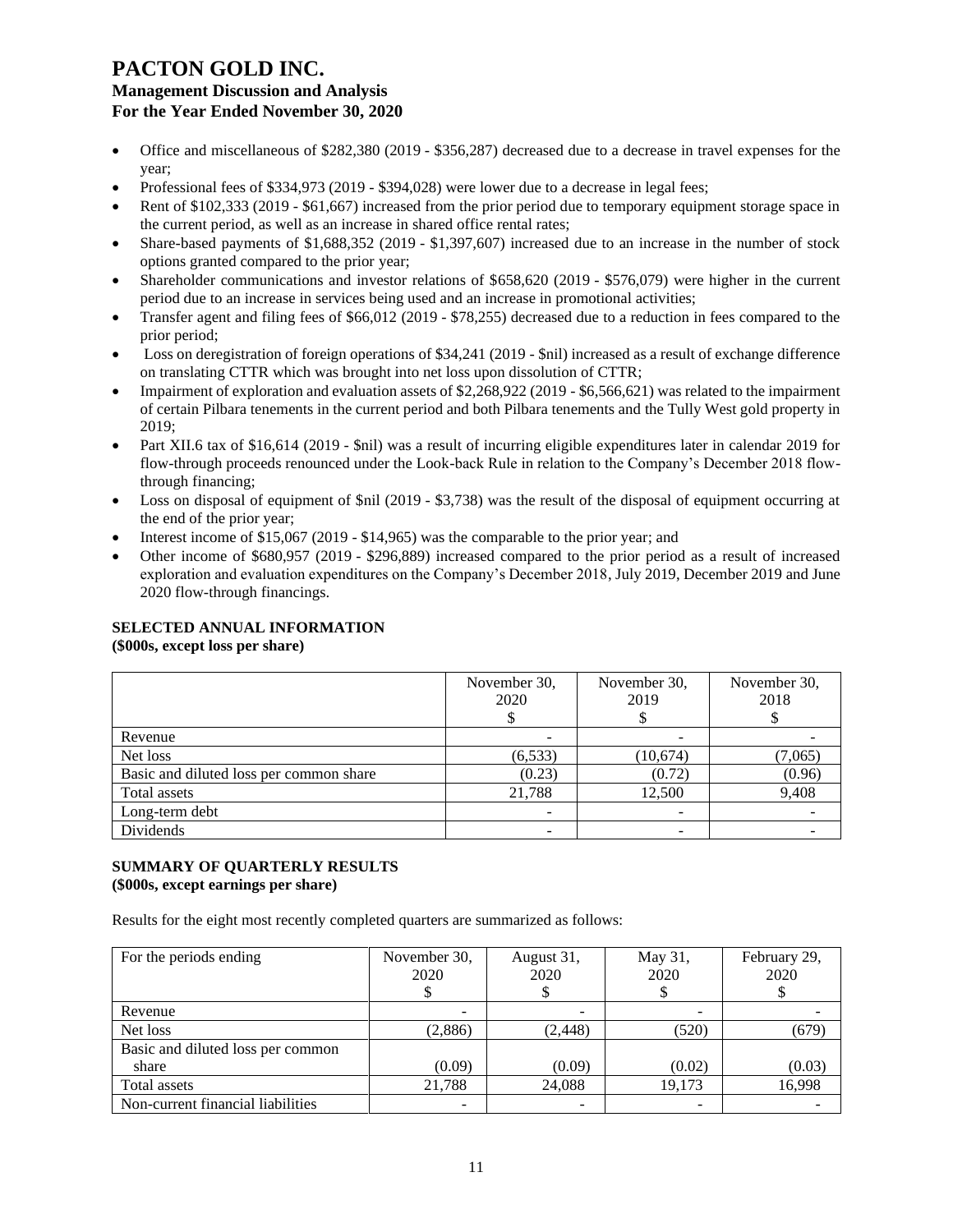# **PACTON GOLD INC.**

# **Management Discussion and Analysis For the Year Ended November 30, 2020**

| For the periods ending            | November 30,<br>2019 | August 31,<br>2019 | May 31,<br>2019 | February 28,<br>2019 |
|-----------------------------------|----------------------|--------------------|-----------------|----------------------|
| Revenue                           |                      |                    |                 |                      |
| Net loss                          | (7, 379)             | (2,054)            | (644)           | (598)                |
| Basic and diluted loss per common |                      |                    |                 |                      |
| share                             | (0.41)               | (0.16)             | (0.05)          | (0.06)               |
| Total assets                      | 12.500               | 19,770             | 15,040          | 14,276               |
| Non-current financial liabilities |                      |                    |                 |                      |

## **LIQUIDITY AND CAPITAL RESOURCES**

The Company had cash of \$2,721,339 and working capital of \$1,908,492 at November 30, 2020, compared to \$905,356 of cash and \$337,213 of working capital at November 30, 2019.

The Company's accounts payable and accrued liabilities at November 30, 2020 were \$1,029,424 (2019 - \$491,992).

The Company has taken the following measures to address working capital concerns during the 2020 and 2021 fiscal periods, and as of the date of this MD&A:

- On December 23, 2019 and January 17, 2020, the Company closed a private placement in two tranches. The Company issued 1,322,732 units at a price of \$1.20 per unit for gross proceeds of \$1,587,280. Each unit consists of one common share and one share purchase warrant. Each warrant entitles the holder to acquire one common share at a price of \$1.80 for a period of two years from the date of issuance. The Company also issued 3,173,758 flow-through common shares at a price of \$1.30 per share for gross proceeds of \$4,125,886.
- On June 24, 2020 and July 9, 2020, the Company closed a private placement in two tranches. The Company issued 2,773,000 common shares at a price of \$0.70 per share and 2,856,226 common shares at a price of \$0.70 per share for gross proceeds of \$3,940,458. The Company also issued 1,300,000 flow-through common shares at a price of \$0.77 per share and 2,122,000 flow-through common shares at a price of \$0.79 for gross proceeds of \$2,677,380.
- On December 16, 2020, the Company completed a private placement for gross proceeds of \$3,637,000. The Company issued 1,807,778 units at a price of \$0.90 per unit for gross proceeds of \$1,627,000. Each unit consisted of one common share of the Company and one share purchase warrant. Each warrant entitles the holder to acquire one common share of the Company at an exercise price of \$1.25 for a period of two years. The Company also issued 2,010,000 flow-through common shares at a price of \$1 per share for gross proceeds of \$2,010,000.
- On February 16, 2021, the Company sold a 75% interest in the Arrow Pilbara property and the Yandicoogina and Boodalyerrie property. The Company received \$500,000 and 129,721,250 common shares of Raiden Resources Limited, a company listed on the Australian Securities Exchange (valued at \$2,327,503 based on the trading price on February 19, 2021 and net of their put option value for a six-month hold period). The Company will receive a further \$500,000 by February 16, 2022.

The Company will need to obtain additional financing for working capital purposes and to continue exploration on its exploration and evaluation assets for the 2021 fiscal year.

At November 30, 2020, the Company had a remaining commitment to incur exploration expenditures of \$nil (2019 - \$1,797,565), \$nil (2019 - \$nil), \$297,143 (2019 - \$nil) and \$1,676,380 (2019 - \$nil) in relation to its July 2019, December 2019, June 2020 and July 2020 flow-through share financings, respectively.

## **EVENTS SUBSEQUENT TO NOVEMBER 30, 2020**

See **Liquidity and Capital Resources** for details of private placements and the sale of a 75% interest in certain exploration and evaluation assets.

On December 21, 2020, the Company issued 30,000 common shares valued at \$27,900 for the Red Lake project.

In March 2021, the Company paid an aggregate of \$100,000 and issued an aggregate of 25,000 common shares valued at \$20,625 for the Red Lake Project (note 8(b) – Red Lake Project).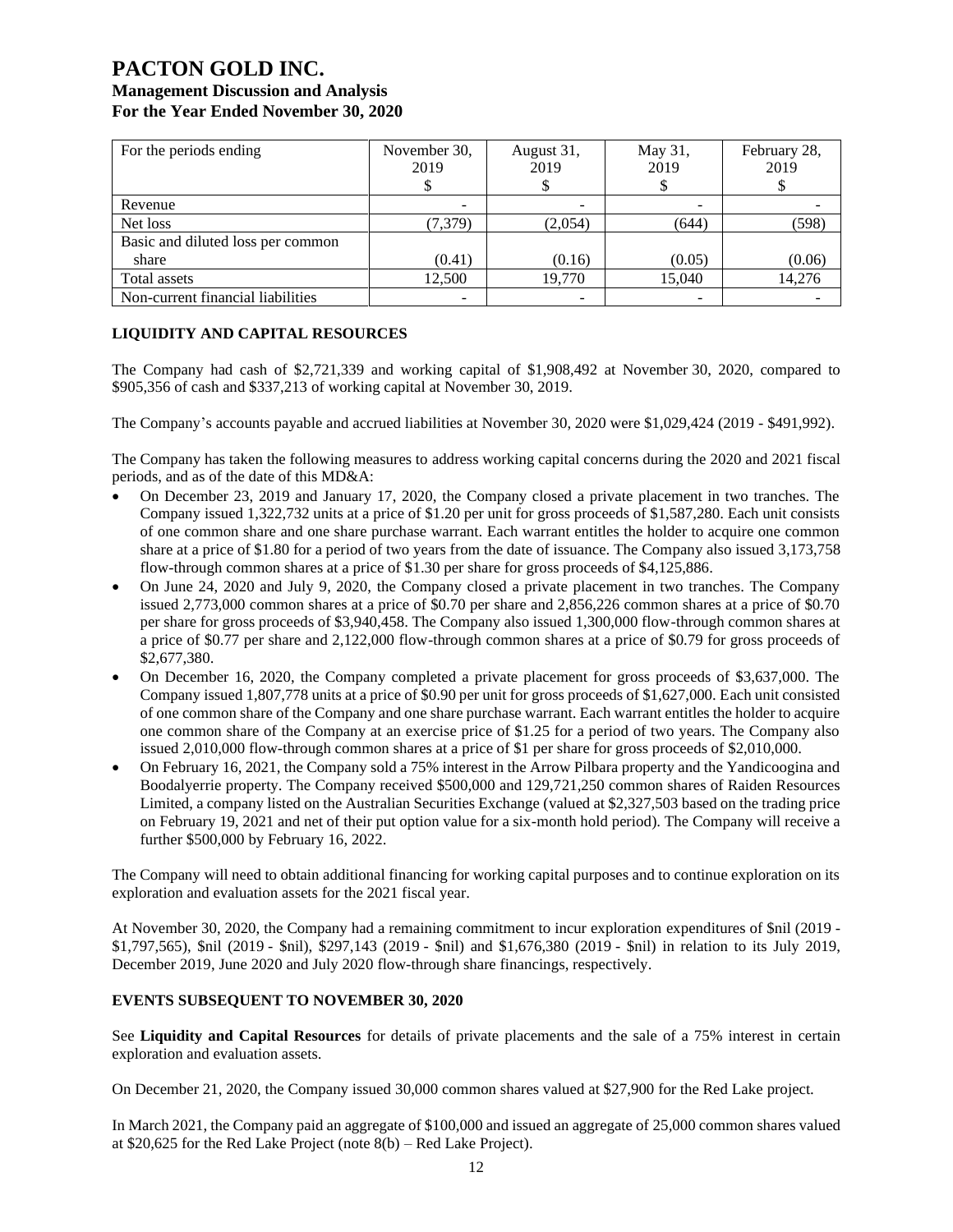On March 3, 2021, the Company entered into amendment agreement to acquire one additional mineral claim for the Red Lake project through its April 28, 2020 option agreement. As consideration the Company paid \$500 and issued 30,000 common shares valued at \$22,500.

## **TRANSACTIONS WITH RELATED PARTIES**

These amounts of key management compensation are included in the amounts shown on the consolidated statements of comprehensive loss and were incurred in the normal course of operations:

|                          | <b>Year Ended</b><br><b>November 30, 2020</b> |  |           |
|--------------------------|-----------------------------------------------|--|-----------|
| Short-term compensation  | 707,000                                       |  | 700,000   |
| Share-based compensation | 482.388                                       |  | 416,956   |
|                          | 1,189,388                                     |  | 1,116,956 |

Short-term compensation was paid or accrued as follows:

- \$90,000 (2019 \$172,500) in management fees to a private company controlled by the interim CEO;
- \$127,000 (2019 \$122,500) in professional fees to a private company in which the CFO is a director;
- \$180,000 (2019 \$155,000) in exploration and evaluation assets to a director; and
- \$310,000 (2019 \$250,000) in exploration and evaluation assets to a director.

Transactions with related parties are included in the amounts shown on the consolidated statements of comprehensive loss:

|                                                         | <b>Year Ended</b><br><b>November 30, 2020</b> |        | <b>Year Ended</b><br><b>November 30, 2019</b> |        |
|---------------------------------------------------------|-----------------------------------------------|--------|-----------------------------------------------|--------|
| Related company with a common officer (rent)            | S.                                            | 78,000 |                                               | 49,000 |
| Related company with a common director (geological fees |                                               |        |                                               |        |
| included in exploration and evaluation assets)          |                                               | 60,000 |                                               | 47,500 |

As at November 30, 2020, the Company has outstanding amounts payable to officers and directors of the Company of \$75,382 (2019 - \$113,065) for outstanding fees and expenses and \$1,102 (2019 - \$nil) receivable from a company with a common officer for shared expenses. The amounts payable are non-interest-bearing, uncollateralized and repayable on demand.

## **COMMITMENTS**

See **Liquidity and Capital Resources** for the Company's flow-through share expenditure commitments.

## **OFF-BALANCE SHEET ARRANGEMENTS**

The Company has not entered into any off-balance sheet arrangements.

## **FINANCIAL INSTRUMENTS**

Financial instruments are agreements between two parties that result in promises to pay or receive cash or equity instruments. The Company classifies its financial instruments as follows: cash and cash equivalents, as fair value through profit or loss; receivables, as amortized cost; and accounts payable and accrued liabilities, as amortized cost. The carrying values of these instruments approximate their fair values due to their short term to maturity.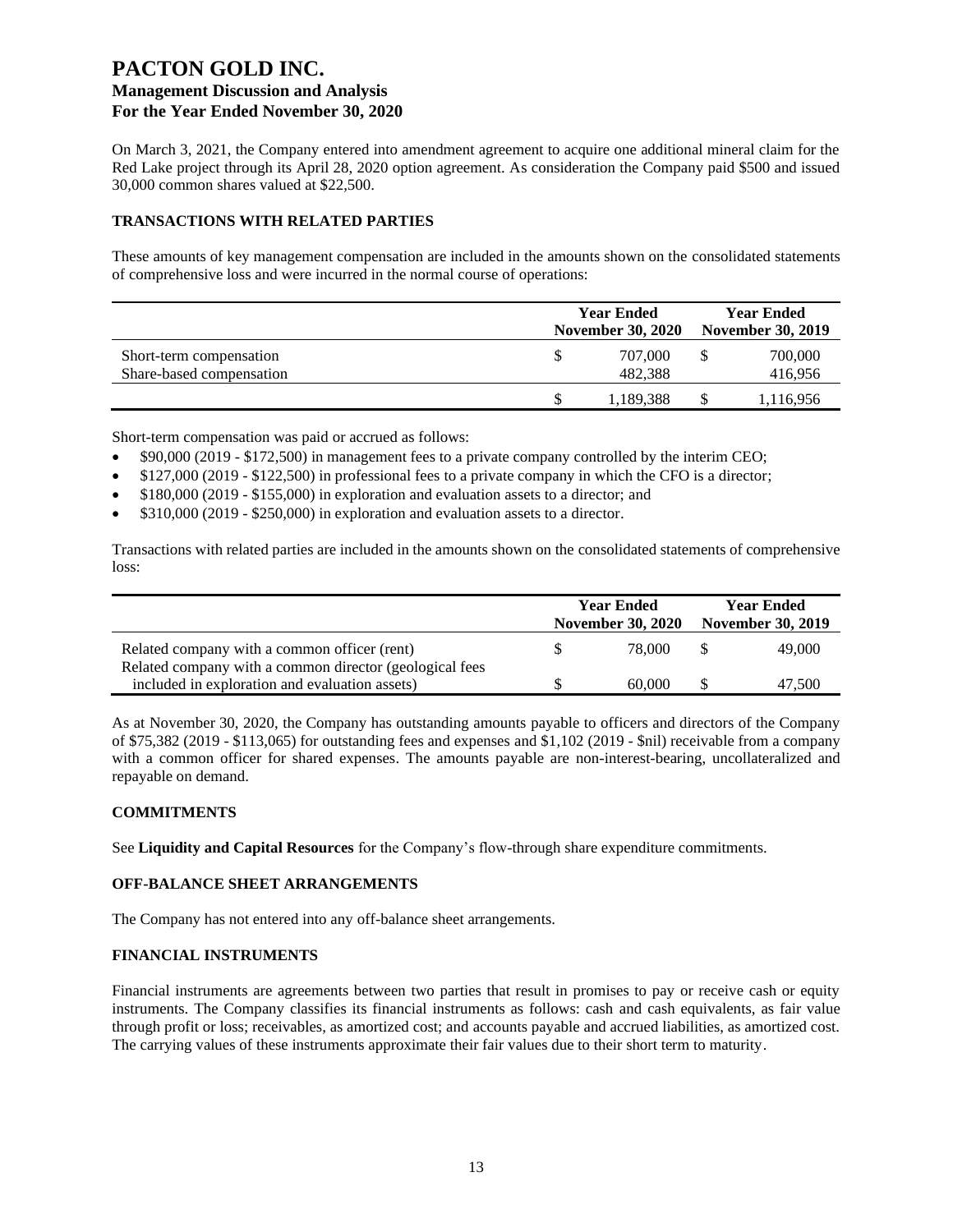The following table sets forth the Company's financial asset measured at fair value by level within the fair value hierarchy:

| <b>November 30, 2020</b>  | <b>Level 1</b> | Level 2 | Level 3                  |    | <b>Total</b> |
|---------------------------|----------------|---------|--------------------------|----|--------------|
| Cash and cash equivalents | 2,721,339      | -       |                          | Ъ  | 2,721,339    |
| <b>November 30, 2019</b>  | <b>Level 1</b> | Level 2 | Level 3                  |    | Total        |
| Cash and cash equivalents | 905.356        | -       | $\overline{\phantom{a}}$ | S. | 905.356      |

The Company has exposure to the following risks from its use of financial instruments:

- Credit risk;
- Liquidity risk; and
- Market risk.

## Credit risk

Credit risk is the risk that one party to a financial instrument will cause a financial loss for the other party by failing to discharge an obligation. The Company manages credit risk, in respect of cash, by placing it at major Canadian financial institutions. Included in receivables is \$271,753 (2019 - \$125,293) owing from the Canada Revenue Agency and the Australian Taxation Office. The Company has minimal credit risk.

#### Liquidity risk

Liquidity risk is the risk that the Company will not be able to meet its financial obligations as they fall due. The Company's approach to managing liquidity is to ensure, as far as possible, that it will always have sufficient liquid funds to meet its liabilities when due, under both normal and stressed conditions, without incurring unacceptable losses or risking damage to the Company's reputation. The contractual financial liabilities of the Company as of November 30, 2020 equal \$1,029,424 (2019 - \$491,992). All of the liabilities presented as accounts payable and accrued liabilities are due within 30 days of November 30, 2020.

## Market risk

Market risk is the risk that changes in market prices, such as foreign exchange rates and interest rates, will affect the Company's income or the value of its holdings of financial instruments. The objective of market risk management is to manage and control market risk exposure within acceptable parameters, while optimizing the return on capital.

- *i) Currency risk*  Currency risk is the risk that the fair value or future cash flows will fluctuate as a result of changes in foreign exchange rates. The Company has operations in Canada and Australia and incurs operating and exploration expenditures in both currencies. The fluctuation of the Canadian dollar in relation to the AUD will have an impact upon the results of the Company. The Company does not hold substantial funds in a foreign currency, and only a small amount of its accounts payable and accrued liabilities is denominated in AUD. A fluctuation in the exchanges rates between the Canadian and Australian dollars of 10% would result in a \$11,000 change in the Company's cash, \$7,000 change in accounts payable and accrued liabilities and \$569,500 change in other comprehensive income (loss). The Company does not use any techniques to mitigate currency risk.
- *ii) Interest rate risk –* Interest rate risk is the risk that future cash flows will fluctuate as a result of changes in market interest rates. Interest earned on cash is at nominal interest rates, and therefore, the Company does not consider interest rate risk to be significant. The Company has no interest-bearing financial liabilities.
- *iii) Other price risk –* Other price risk is the risk that the fair value or future cash flows of a financial instrument will fluctuate due to changes in market prices, other than those arising from interest rate risk. The Company is not exposed to significant other price risk.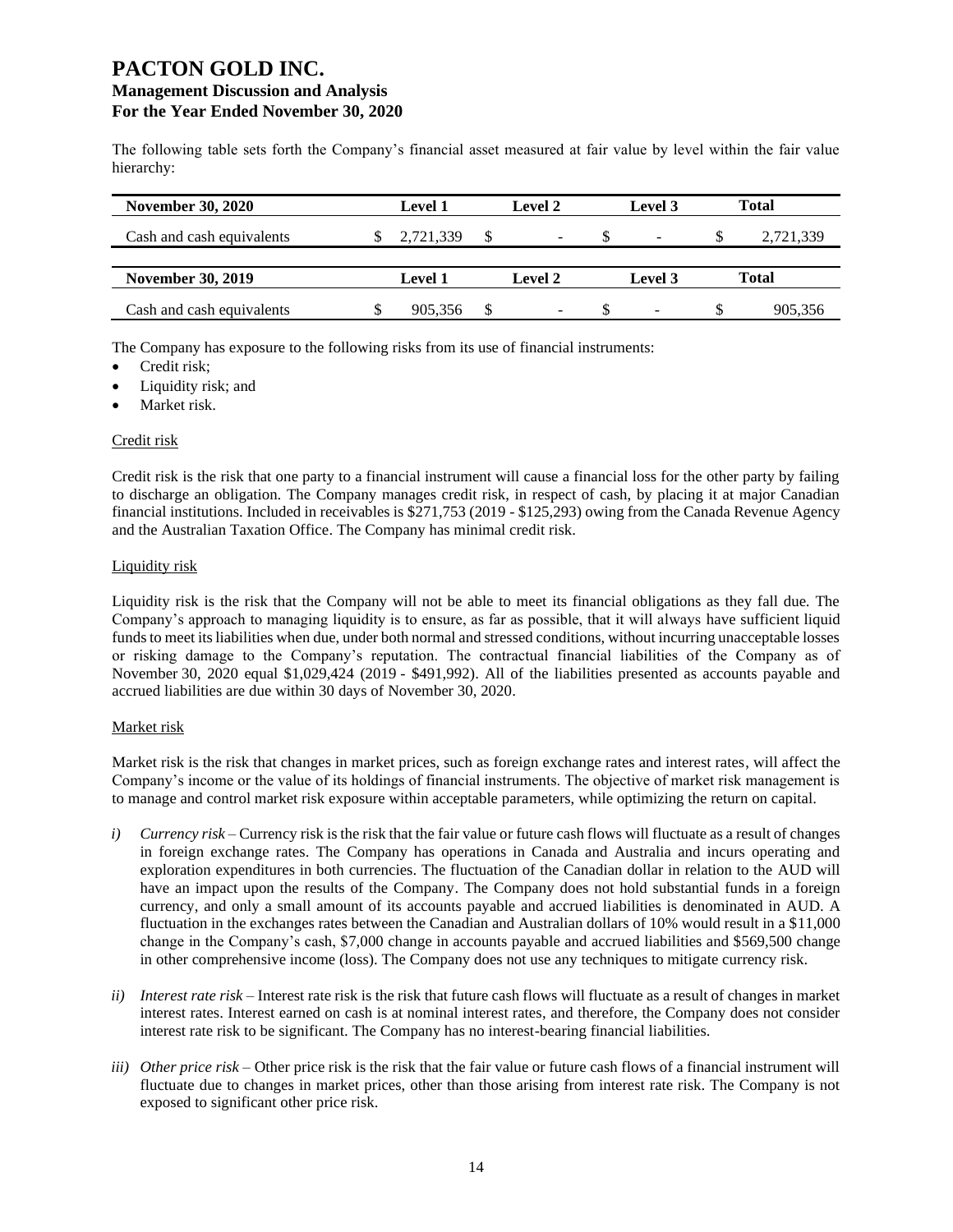#### Capital management

The Company considers its capital to be comprised of shareholders' equity.

The Company manages the capital structure and makes adjustments to it in light of changes in economic conditions and the risk characteristics of the underlying assets. To maintain or adjust the capital structure, the Company may attempt to issue new shares. Although the Company has been successful at raising funds in the past through the issuance of capital stock, it is uncertain whether it will continue this method of financing due to the current difficult market conditions.

In order to facilitate the management of its capital requirements, the Company prepares expenditure budgets that are updated as necessary depending on various factors, including successful capital deployment and general industry conditions.

Management reviews the capital structure on a regular basis to ensure that the above objectives are met. There have been no changes to the Company's approach to capital management during the year ended November 30, 2020. The Company is not subject to externally imposed capital requirements.

#### **RISKS AND UNCERTAINTIES**

The Company, and the securities of the Company, should be considered a highly speculative investment. The following risk factors should be given special consideration when evaluating an investment in any of the Company's securities.

There are a number of outstanding securities and agreements pursuant to which common shares of the Company may be issued in the future. This will result in further dilution to the Company's shareholders.

The Company has a very limited history of operations, is in the early stage of development, and has received no revenues other than insignificant interest revenues following its transition to a mineral exploration and development company. As such, the Company is subject to many risks common to such enterprises. There can be no assurance that the Company will be able to obtain adequate financing in the future or, if available, that the terms of such financing will be favourable. The Company does not anticipate paying any dividends in the near future.

Although the Company has taken steps to verify the title to mineral properties in which it has acquired an interest, no assurance whatsoever can be given that the Company's interests may not be challenged by third parties. If challenged, and if the challenge is sustained, it will have an adverse effect on the business of the Company. Title to mineral properties may be subject to unregistered prior agreements or transfers and may also be affected by undetected defects or the rights of indigenous peoples.

Environmental legislation is becoming increasingly stringent and costs and expenses of regulatory compliance are increasing. The impact of new and future environmental legislation on the Company's operations may cause additional expenses and restrictions. If the restrictions adversely affect the scope of exploration and development on the mineral properties, the potential for production on the properties may be diminished or negated.

The exploration of mineral properties involves significant risks, which even experience, knowledge and careful evaluation may not be able to avoid. The price of metals has fluctuated widely, particularly in recent years, as it is affected by numerous factors that are beyond the Company's control, including international economic and political trends, expectations of inflation or deflation, currency exchange fluctuations, interest rate fluctuations, global or regional consumptive patterns, speculative activities and increased production due to new extraction methods. The effect of these factors on the price of metals, and therefore, the economic viability of the Company's interests in the mineral properties cannot be accurately predicted. Furthermore, changing conditions in the financial markets, and Canadian income tax legislation may have a direct impact on the Company's ability to raise funds for exploration expenditures. A drop in the availability of equity financings will likely impede spending. As a result of all these significant risks, it is quite possible that the Company may lose its investments in the Company's mineral property interests.